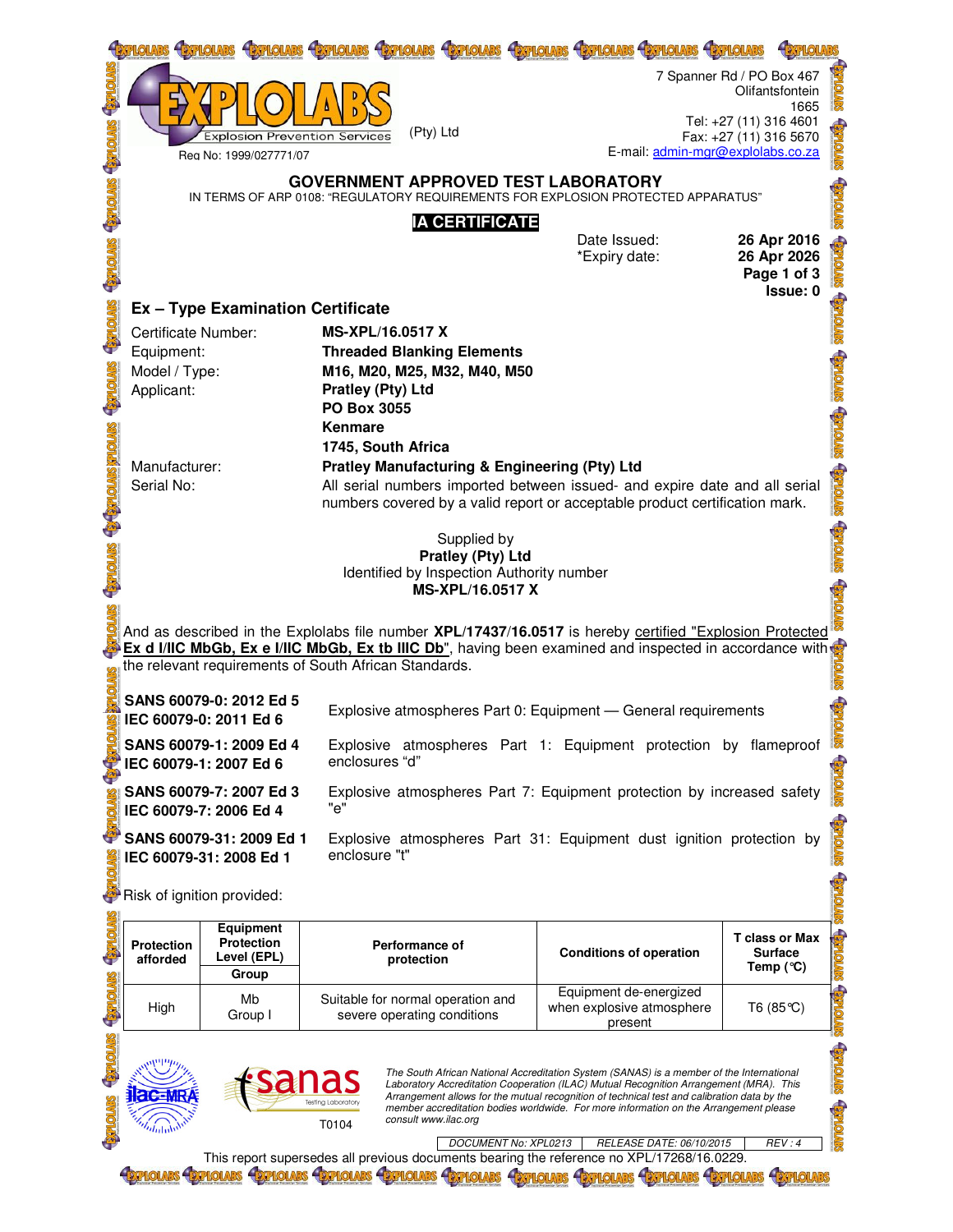| LOUAS CRITIQUES CRITIQUES CRITIQUES CRITIQUES CRITIQUES CRITIQUES CRITIQUES CRITIQUES<br>ANNEX TO CERTIFICATE NO MS-XPL/16.0517 X<br><b>PAGE 2 OF 3</b> |                                                               |                                                                                                                                        |                                                        |                                                          |      |                |                                                                                                                                        |
|---------------------------------------------------------------------------------------------------------------------------------------------------------|---------------------------------------------------------------|----------------------------------------------------------------------------------------------------------------------------------------|--------------------------------------------------------|----------------------------------------------------------|------|----------------|----------------------------------------------------------------------------------------------------------------------------------------|
| <b>Protection</b><br>afforded                                                                                                                           | <b>Equipment</b><br><b>Protection</b><br>Level (EPL)<br>Group | <b>Performance of</b><br>protection                                                                                                    | <b>Conditions of operation</b>                         | <b>T</b> class or Max<br><b>Surface</b><br>Temp ( $°C$ ) |      |                |                                                                                                                                        |
|                                                                                                                                                         |                                                               |                                                                                                                                        |                                                        |                                                          | High | Gb<br>Group II | Suitable for normal operation and<br>frequently occurring disturbances or<br>equipment where faults are normally<br>taken into account |
| High                                                                                                                                                    | Db<br>Group III                                               | Suitable for normal operation and<br>frequently occurring disturbances or<br>equipment where faults are normally<br>taken into account | Equipment remains<br>functioning in zones 21 and<br>22 | $-20^{\circ}$ C to +65 °C                                |      |                |                                                                                                                                        |

## **1. GENERAL**

**LOLARS RAPIOL** 

The range of Threaded Blanking Element(s) are nickel plated and manufactured from brass. A sealing gasket is utilized on the male threaded part to maintain the IP rating.

de la

**NEH** 

**TOLDS + 379** 

The range of Threaded blanking elements consist of:

M16 / M20 / M25 / M32 / M40 / M50 (All 1.5 pitch, 6g tolerance) The types are as follow:

| <b>Product Code</b> | Size | Thread Size      |
|---------------------|------|------------------|
| 25000               | M16  | $M16 \times 1.5$ |
| 25001               | M20  | $M20 \times 1.5$ |
| 25002               | M25  | $M20 \times 1.5$ |
| 25003               | M32  | $M32 \times 1.5$ |
| 25004               | M40  | $M40 \times 1.5$ |
| 25005               | M50  | $M50 \times 1.5$ |

Additional testing for IP68 (2m) was conducted to the equipment to IEC 60529: 2013 (Edition 2.2): Degrees of protection provided by enclosures (IP Code).

Based on the following documentation: IECEx ICS 15.0023X Issue No.:0

## **2. INSTALLATION INSTRUCTIONS**

It is the manufacturer's responsibility to supply installation instructions with each unit offered for sale as required by IEC/SANS 60079-0 Clause 30.

**3. SPECIAL CONDITIONS FOR SAFE USE** (denoted by X after certificate number)

The Threaded Blanking Element(s) shall not be used in enclosures where the temperature, at the point of mounting, is outside the range of –20°C to +65°C.

## **4. CONDITIONS OF CERTIFICATION**

All production units must be covered by a QAN (Quality Assurance Notification), Product Mark Scheme or batch evaluation. **SENTIOT**